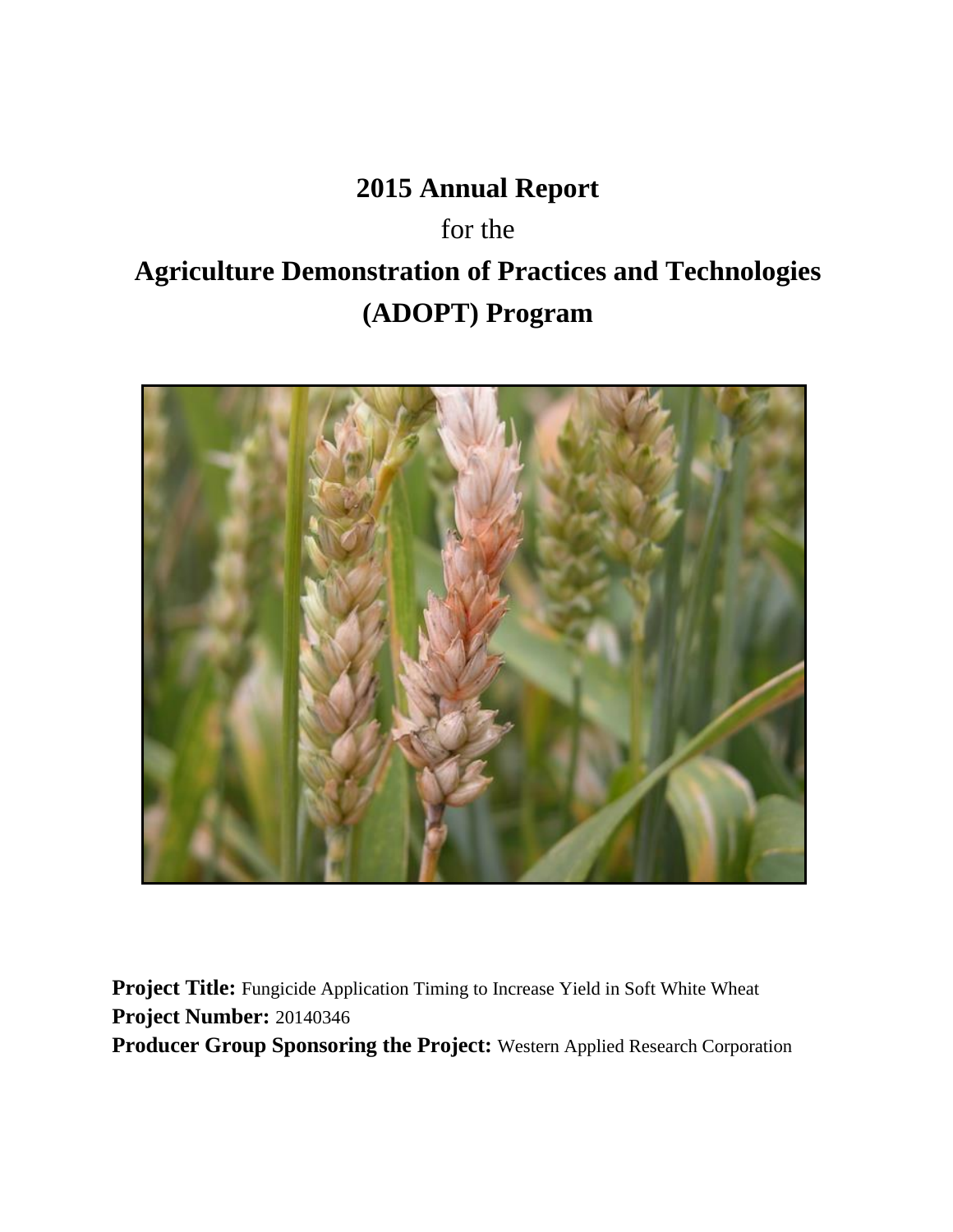**Project Location:** AAFC Scott Research Farm, R.M. #380, NE 17-39-21 W3

## **Project start and end dates:** May 2015-December 2015

## **Project contact person & contact details:**

Jessica Weber or Gazali Issah Western Applied Research Corporation P.O. Box 89, Scott, SK, S0K 4A0 Phone: 306-247-2001 Email: [jessica.weber@warc.ca;](mailto:jessica.weber@warc.ca) [gazali.issah@warc.ca](mailto:gazali.issah@warc.ca)

Terri Sittler, Administrative Assistant Western Applied Research Corporation P.O. Box 89, Scott, SK S0K 4A0 Phone: 306- 247-2001 Email: [terri.sittler@warc.ca](mailto:terri.sittler@warc.ca)

## **Objectives and Rationale**

## **Project Objectives**

The objective of this project was to demonstrate the effects of fungicide products and timing on grain yield and quality of soft white wheat.

\_\_\_\_\_\_\_\_\_\_\_\_\_\_\_\_\_\_\_\_\_\_\_\_\_\_\_\_\_\_\_\_\_\_\_\_\_\_\_\_\_\_\_\_\_\_\_\_\_\_\_\_\_\_\_\_\_\_\_\_\_\_\_\_\_\_\_\_\_\_\_\_\_\_\_\_\_\_\_\_

#### **Project Rationale**

Foliar fungicide have been shown to improve crop yields in red spring and durum varieties of wheat, but its effect on soft white wheat is yet to be established. The timing of application in spring wheat and durum has shown a significant effect on the efficacy of the fungicides. Gooding et al. (2000) reported an 11% increase in average grain weight and a 13% increase in overall yield when fungicides were applied to wheat at the flag leaf stage. As producers in the area have experimented with both flag leaf and head emergence timing, it is important to determine the correct application time. Therefore, our goal is to show producers the optimal fungicide application time on soft white wheat to improve overall yield and seed quality.

## **Methodology and Results**

## **Methodology**

This demonstration was conducted at the AAFC Scott Research Farm in 2015. The treatments were arranged in a randomized complete block design with four replicates. On May 11, sadash soft white wheat was seeded at a rate of 300 seeds  $m<sup>2</sup>$  with an R-Tech drill seeder in a 10 inch row spacing and at a depth of 3-4cm. Fertilizer was applied at seeding according to soil test recommendations and weeds were controlled using a pre-seed burndown and registered in-crop herbicides (See Appendix, Table A.1. for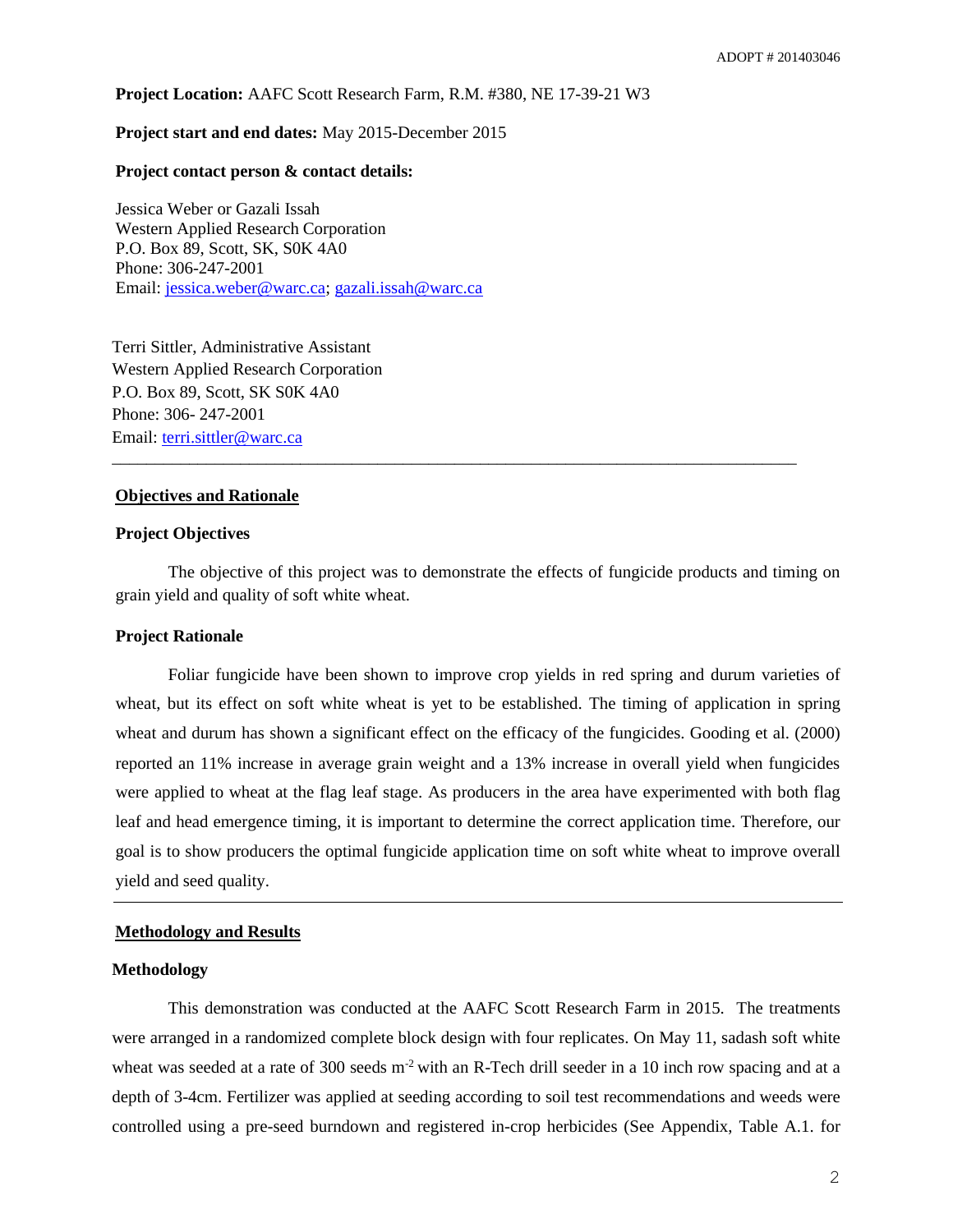complete details of field maintenance activities). Fungicides and their application timing followed the treatment list and were based at the recommended label rates (Table 1).

| <b>Treatment</b>        | <b>EXAMPLE 11 POWERFOLUTE 2015</b> AT $\mu$ will be about<br>Fungicide | <b>Active Ingredient</b>                                              | <b>Zadoks Timing (Z)</b> |
|-------------------------|------------------------------------------------------------------------|-----------------------------------------------------------------------|--------------------------|
| $\mathbf{1}$            | <b>Untreated Check</b>                                                 | n/a                                                                   | n/a                      |
| $\overline{2}$          | Twinline                                                               | Pyraclostrobin +                                                      | $38^w$                   |
|                         |                                                                        | Metconazole                                                           |                          |
| 3                       | Folicur                                                                | Tebuconazole                                                          | 38                       |
| $\overline{\mathbf{4}}$ | Prosaro                                                                | Prothiaconazole+<br>Tebuconazole                                      | 58 <sup>x</sup>          |
| 5                       | Caramba                                                                | Metconazole                                                           | 58                       |
| 6                       | Prosaro                                                                | Prothiaconazole+<br>Tebuconazole                                      | 60 <sup>y</sup>          |
| 7                       | Caramba                                                                | Metconazole                                                           | 60                       |
| 8                       | Prosaro                                                                | Prothiaconazole+<br>Tebuconazole                                      | $64^z$                   |
| 9                       | Caramba                                                                | Metconazole                                                           | 64                       |
| 10                      | Twinline & Prosaro                                                     | Pyraclostrobin +<br>Metconazole<br>& Prothiaconazole+<br>Tebuconazole | 60                       |
| 11                      | Twinline & Caramba                                                     | Pyraclostrobin +<br>Metconazole&<br>Metconazole                       | 60                       |
| 12                      | Folicur & Prosaro                                                      | Tebuconazole &<br>Prothiaconazole+<br>Tebuconazole                    | 60                       |
| 13                      | Folicur & Caramba                                                      | Tebuconazole &<br>Metconazole                                         | 60                       |

Table 1: Treatment list for the 2015 growing season

**w** flag leaf; **<sup>x</sup>** Late heading; **<sup>y</sup>** Full heading but no flowering; **<sup>z</sup>**Mid flowering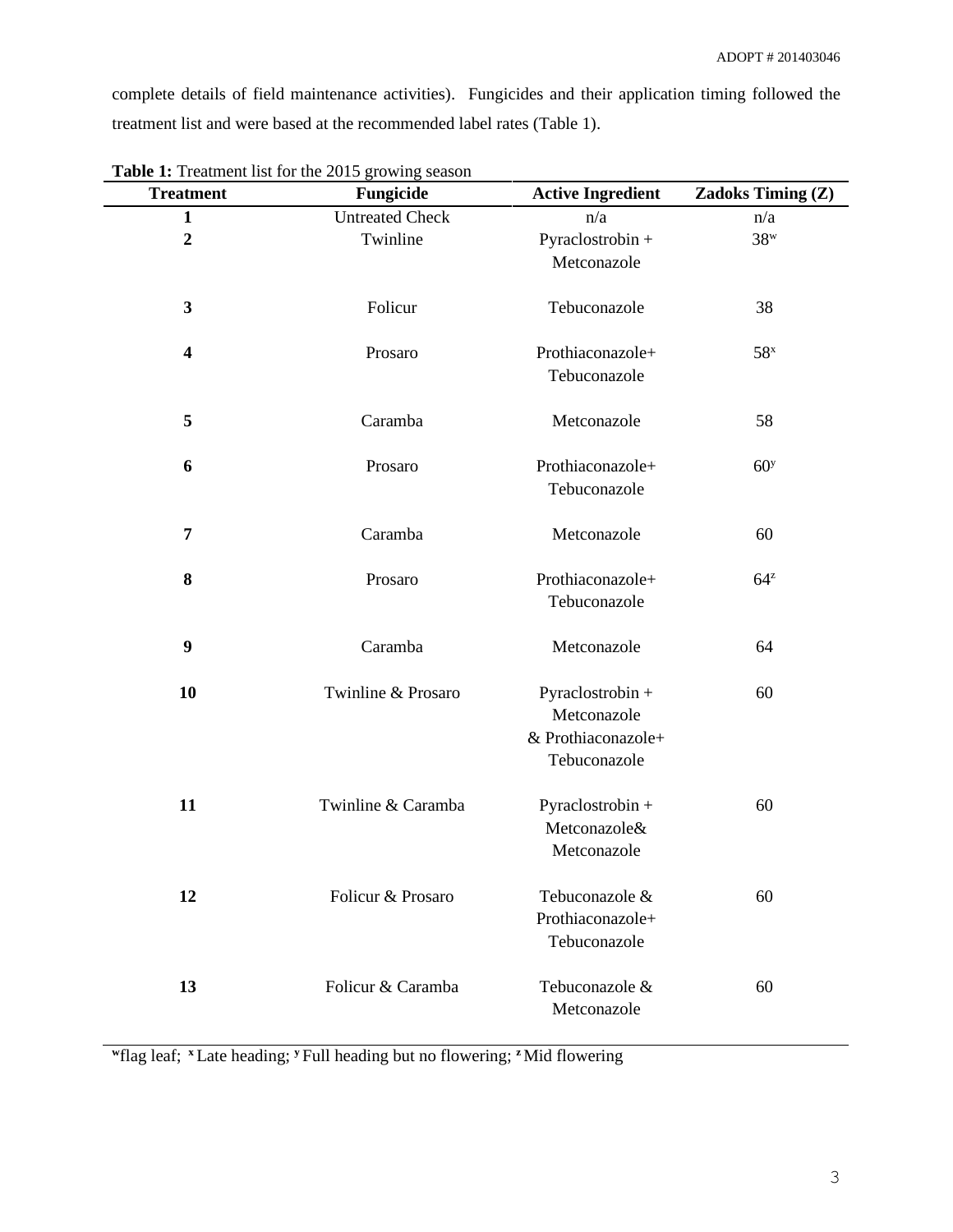

**Figure 1.** Wheat developmental stages. From left to right: flag leaf (Z38), late heading (Z58), full heading but no flowering (Z60), mid flower (Z64)

Spring plant densities were assessed at three weeks after seeding to determine similar plant emergence among treatments. These were assessed by counting two 1 m rows in the front and back of the plot for a total of four rows per plot. The average of the four rows was converted to plants per  $m<sup>2</sup>$  based on 10 inch row spacing. Leaf, stem and/or head disease ratings of incidence and severity were assessed at Zadoks 38, Zadoks 60, and Zadoks 85 using modified versions of Clive James assessment keys and McFadden cereal foliar disease rating scale (Appendix B; Figure B.1 and Table B.1). Disease ratings were calculated by assessing ten random plants throughout each plot then averaging the ratings in similar plots to develop our level of infection. Grain yields were determined after plots were mechanically harvested, cleaned and corrected to 14.5 % seed moisture. Test weights were determined using the Canadian Grain Commission protocols (Canadian Grain Commission, 2014). Percent FDK was also tested by a third party laboratory to determine seed disease infection level.

## **Statistical Analysis**

An analysis of variance (ANOVA) was conducted on all variables using the PROC MIXED in SAS 9.3. Fungicide treatment and timing were considered fixed effect factors and replicates were considered a random effect factor. The assumptions of ANOVA (equal variance and normally distributed) were tested using Levene's test, and Shapiro-Wilks. The data fitted to the ANOVA assumptions. The data was normally distributed; therefore no data transformation was necessary. Treatment means were separated using Fisher's Protected LSD test and considered significant at P < 0.05. Contrasts were conducted to determine difference between the untreated check and similar treatments. PROC GLM regression was used on treatments of Prosaro and Caramba at Zadoks 58, 60 and 64. Weather data was collected from the Scott Environment Canada weather station (Table 2).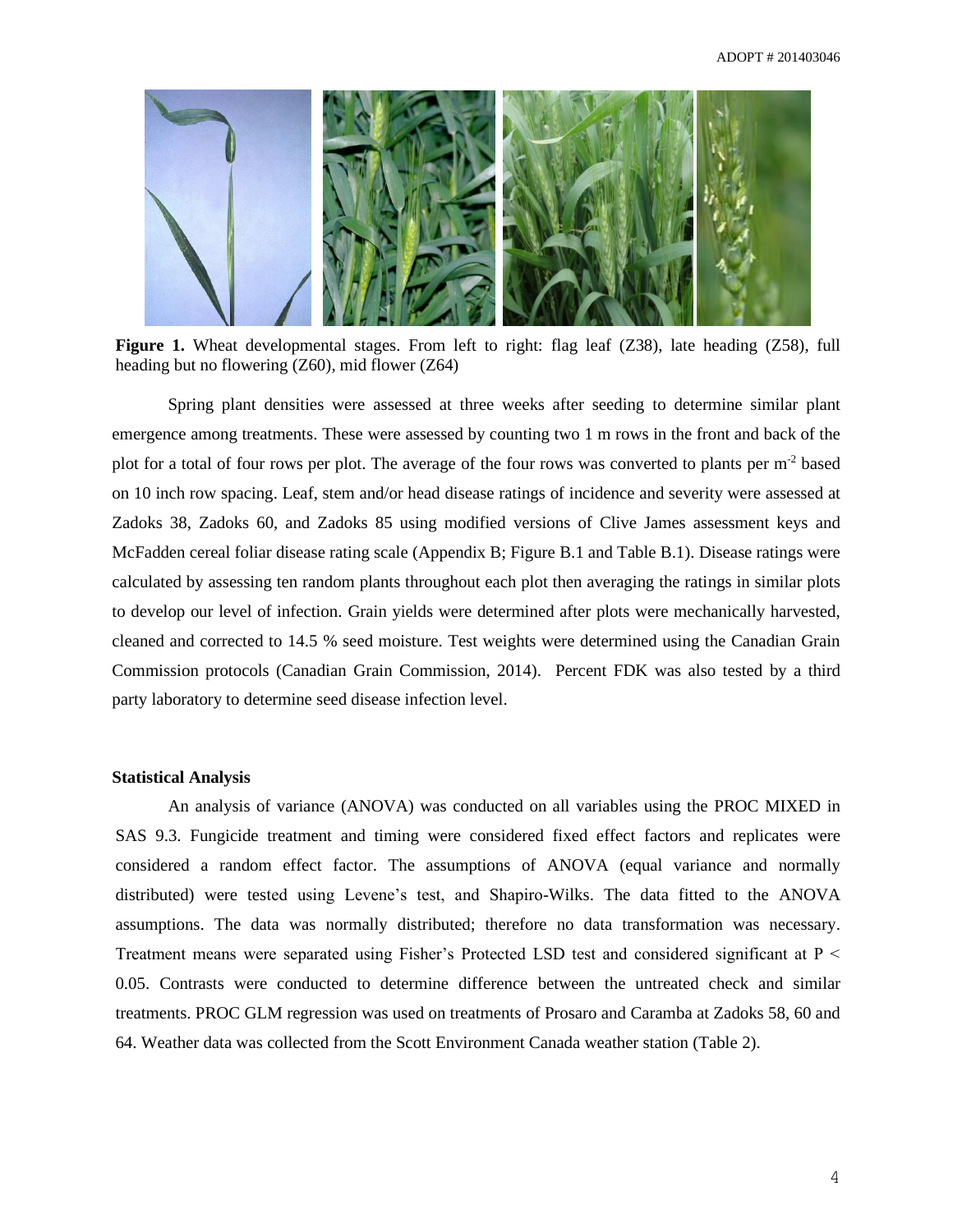#### **Weather Conditions**

In 2015, the early growing season was very dry with only 4.1 mm and 19.4 mm accumulated precipitation during the month of May and June, respectively. July received 36 % less rainfall compared to the long term average. However, August received 39 % more moisture compared to the long-term average. The mean monthly temperatures were comparable to previous years (Table 2).

| Year                          | May   | June  | July  | <b>August</b> | <b>September</b> | Average |  |  |  |  |
|-------------------------------|-------|-------|-------|---------------|------------------|---------|--|--|--|--|
|                               |       |       |       |               |                  | /Total  |  |  |  |  |
| -Temperature $(^{\circ}C)$ -- |       |       |       |               |                  |         |  |  |  |  |
| 2015                          | 9.3   | 16.1  | 18.1  | 16.8          | 10.9             | 14.24   |  |  |  |  |
| $Long-termz$                  | 10.8  | 15.3  | 17.1  | 10.4<br>16.5  |                  | 14.0    |  |  |  |  |
| -Precipitation (mm)--         |       |       |       |               |                  |         |  |  |  |  |
| 2015                          | 4.1   | 19.4  | 46.4  | 74.5          | 49.6             | 194.0   |  |  |  |  |
| $Long-termz$                  | 36.3  | 61.8  | 72.1  | 45.7          | 36.0             | 215.9   |  |  |  |  |
| -Growing Degree Days-         |       |       |       |               |                  |         |  |  |  |  |
| 2015                          | 140.3 | 332   | 405.1 | 365.8         | 179.8            | 1423.0  |  |  |  |  |
| $Long-termz$                  | 178.3 | 307.5 | 375.1 | 356.5         | 162.0            | 1379.4  |  |  |  |  |
|                               |       |       |       |               |                  |         |  |  |  |  |

Table 2. Mean monthly temperature, precipitation and growing degree day accumulated from May to September 2015 at Scott, SK

 $\text{z}$ Long-term average (1981-2010)

# **Results**

#### **Plant Emergence**

Plant emergence was not significantly different among treatments  $(P = 0.6540)$  (Table 4), indicating a similar plant establishment within the trial. This is important as different plant stands can influence yields. Therefore, any significant differences reported in this study is likely attributed to a fungicide timing or product effect and not caused by a difference in plant density.

| Table 4. P values for main effects of fungicide application timing on measured response variable at Scott, |  |
|------------------------------------------------------------------------------------------------------------|--|
| SK in 2015.                                                                                                |  |

|                  | <b>Plant Emergence</b> | Yield          | <b>Bushel Weight</b> | FDK    |  |  |  |  |  |
|------------------|------------------------|----------------|----------------------|--------|--|--|--|--|--|
|                  | (Plants/ $m^{-2}$ )    | $(kg ha^{-1})$ | $(kg h1^{-1})$       | (% )   |  |  |  |  |  |
|                  | -p values----          |                |                      |        |  |  |  |  |  |
| <b>Fungicide</b> | 0.6540                 | 0.0088         | $<\!\!.0001$         | 0.0771 |  |  |  |  |  |

## **Grain Yield, Bushel Weight & FDK**

Grain yield was significantly different among fungicide treatments ( $P = 0.0088$ ), with the greatest yield achieved when fungicides were applied later in the growing season (Figure 2). A yield increase was reported when fungicide was applied at later growth stages (Z58 to Z64) compared to flag leaf stage (Z38). Flag leaf applications (Z38) of Folicur and Twinline resulted in low yields compared to the untreated check (Figure 2). However, Twinline resulted in significant difference ( $P < 0.05$ ) in bushel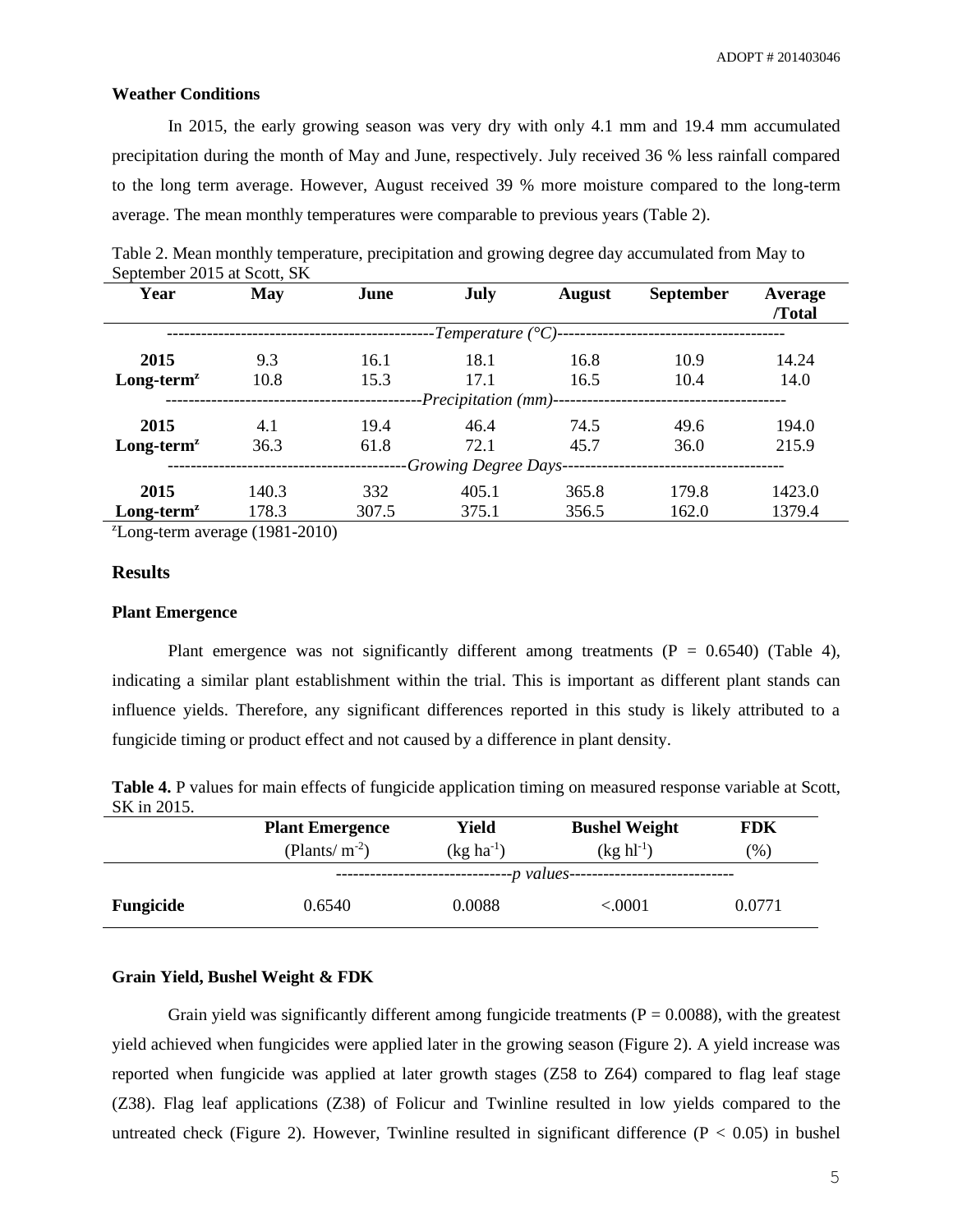weight compared to the untreated check. Overall, Twinline outperformed Folicur, as it had 11 % yield and 1.5 % bushel weight increase compared to the control, whereas Folicur resulted in a 5.9 % yield and a 0 .7 % bushel weight increase compared to the control (Figure 2).

Twinline + Prosaro applied at Z38 and Z60 resulted in a similar yield to Twinline alone and did not result in a significant yield increase compared to the untreated check. This was unanticipated as it had the highest bushel weight  $(81.9 \text{ kg/h})$  compared to all the treatments (Figure 2). In contrast, dual applications at Z38 and Z60 of Twinline + Caramba resulted in a yield and bushel weight increase of 20 % and 4 %, respectively, compared to the untreated control (Figure 2). This may be due to the synergistic effect of the dual products. The result was consistent with previous studies where dual fungicides were applied on winter wheat. For example, when tebuconazole was applied at Zadoks growth stage Z37 (Zadoks, 1974) and propiconazole applied at Z37 followed by triadimefon + mancozeb at Z55 to control leaf rust and Septoria tritici blotch, they consistently resulted in the lowest disease severities and highest winter wheat yields (Milus, 1994). However, Cromey et al. (2004) found no consistent effects of crop growth stage when the fungicides azoxystrobin and tebuconazole were applied at three alternative growth stages between flag leaf emergence and flowering to control *Didymella exitialis* (anamorph: *Ascochyta* spp.). From this study and previous studies, it can be deduced that, although there may be a synergistic effect of fungicide mixtures on disease control and yield, it may be product dependent as the contrasting studies had a mixture of different active ingredients in the fungicides.



**Figure 2.** Yield (*columns*) and bushel weight (*line*) of soft white wheat at Scott, SK 2015 (columns with \* indicate significant difference compared to the control).

Single applications of Caramba at Z58, Z60, and Z64 indicated that the ideal fungicide applications were between Z58 and Z60, with yields declining after applications at Z64 (Figure 3). However, the yield differences between the three fungicide application timings were not significantly different (Figure 3). Furthermore, Prosaro applied at Z64 resulted in similar yields when applied at Z58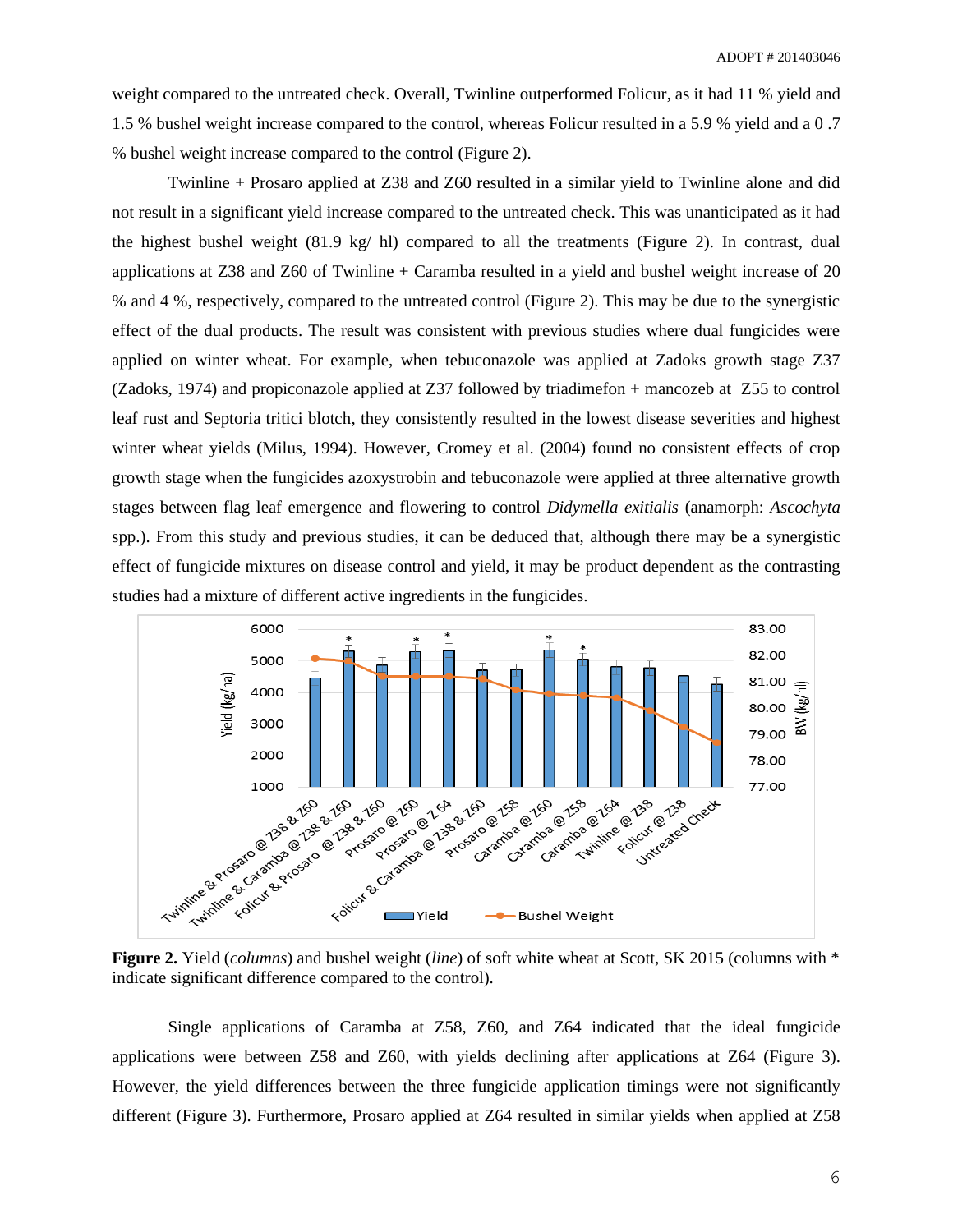and Z60 (Figure 4). These results indicate that different products may perform better at different application timing. However, applications of Prosaro and Caramba should have occurred at Z38 to confirm the actual effect of application timing on yield across all application timings. Overall, fungicide applications delayed until Z58 to Z64 resulted in greater yields compared to flag leaf application (Z38). This is therefore encouraged unless early disease pressure warrants early application. This is supported by Bockus et al. (1997) who found the optimum timing for fungicide application to be between the boot and the fully headed growth stages. Also, Duczek and Jones-Flory (1994) found the optimum timing of fungicide application to be between extension of the flag leaf and the medium milk growth stages. Again, Wiersma and Motteberg (2005) found that across cultivars, the optimum timing for foliar fungicide application was Z60 rather than Z39. These timings relates to our Z58-60 and Z38, respectively.



**Figure 3.** The effect of Caramba application timing on soft white wheat yield (*columns*) and bushel weight (*line*) at Scott, SK 2015. Main effect means followed by the same letter do not significantly differ (Fisher's protected LSD test;  $P \le 0.05$ ).



**Figure 4.** The effect of Prosaro application timing on soft white wheat yield (*columns*) and bushel weight (*line*) at Scott, SK 2015. Main effect means followed by the same letter do not significantly differ (Fisher's protected LSD test;  $P \le 0.05$ ).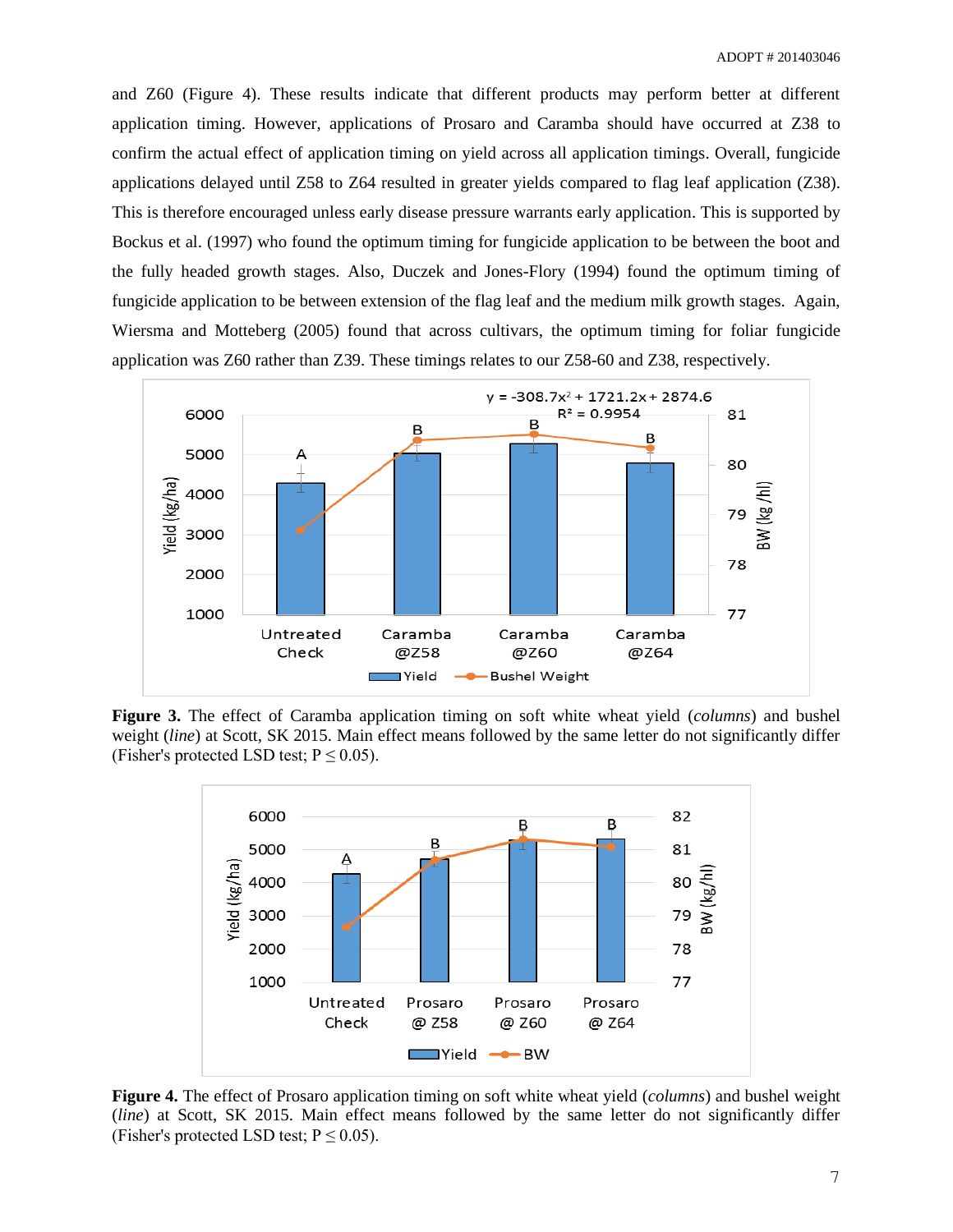There were no significant differences on percent Fusarium Damaged Kernel (% FDK) levels among treatments (Table 4). This might be because of the dry conditions at the onset of the study. The dry conditions may have slowed the development of diseases, resulting in very low disease severity. This can be corroborated by a study which states that the environment has a major influence on the development of plant disease epidemics, as temperature and moisture are especially critical to the development, reproduction, and survival of plant pathogens (Campbell and Madden, 1990). Although there was little disease development, the effect of fungicide on seed quality and grain yield was persistent throughout the trial. These results coincide with Kelley (2001), who found that over a period of six years, the fungicide propiconazole significantly increased winter wheat yield 77 % of the time. Similarly, Wegulo et al. (2009) showed that up to 42 % yield loss was prevented by applying foliar fungicides to winter wheat. Therefore, these studies suggest that in years with little risk of disease, fungicide applications may be cost-effective, because of yield benefits associated with fungicides.

## **Conclusions and Recommendations**

These results suggest that fungicide application to soft white wheat can result in yield benefits even when environmental conditions do not favor disease development. Timing of fungicide application between Z58 to Z64 and dual applications at Z38 and Z60 generally resulted in a higher yield increase compared to a single application at Z38 and the untreated check. Therefore, based on this study, if disease is not prevalent and only a single application is affordable, then spraying should occur between Z58 to Z64 to ensure a yield benefit. However, fungicide application may offer potential advantage of reducing the risk of grade reduction when high levels of diseases are encountered. In cases where leaf disease symptoms develop early and have potential to cause significant damage, the earlier fungicide application may be warranted. Overall, this study shows that there are non-fungal benefits associated with fungicide applications as yield and seed quality increased, despite the low disease incidence and low seed contamination (% FDK). Further research should focus on early applications (Z38) as well as delayed (Z58 to Z65) for all the studied products, as no one product as applied during this range of development. Applications over these developmental stages will provide a clearer insight as the importance of timing and product efficacy for non-fungal benefits.

# **Supporting Information**

## **Acknowledgements**

We would like to thank the Ministry of Agriculture for the funding support on this project. We would also like to acknowledge the support of Herb Schell and our summer staff for their technical assistance with project development and implementation. This report will be distributed through WARC's website and included in WARC's annual report.

**\_\_\_\_\_\_\_\_\_\_\_\_\_\_\_\_\_\_\_\_\_\_\_\_\_\_\_\_\_\_\_\_\_\_\_\_\_\_\_\_\_\_\_\_\_\_\_\_\_\_\_\_\_\_\_\_\_\_\_\_\_\_\_\_\_\_\_\_\_\_\_\_\_\_\_\_\_\_\_\_\_\_\_\_**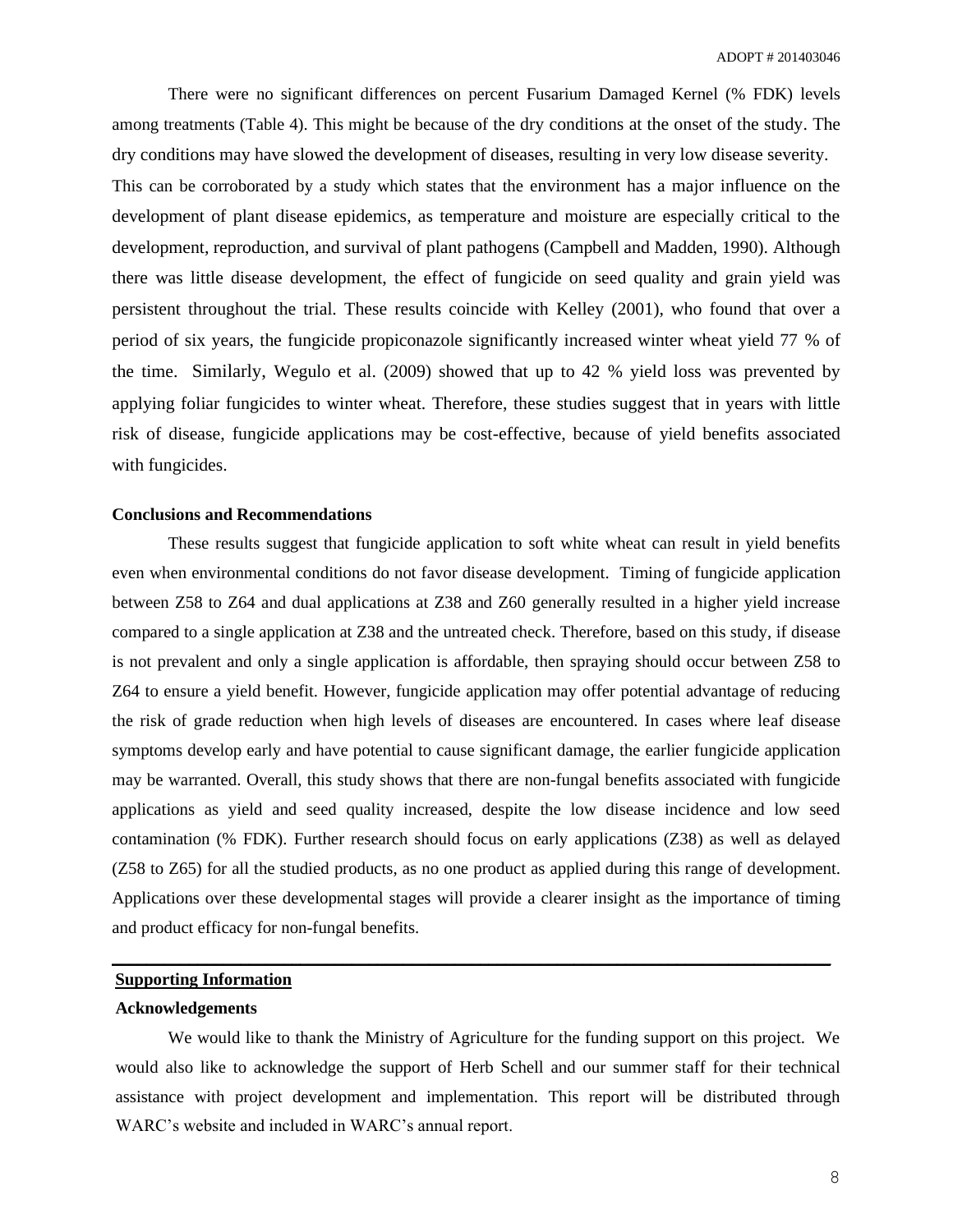## **Appendices**

**Appendix A –** Agronomic information for the demonstration

**Appendix B –** Clive James (1971). A Manual of Assessment Keys for Plant Diseases

**–** McFadden cereal foliar disease rating scale

# **Abstract**

## **Abstract/Summary**

The application of foliar fungicide have been shown to improve yields in red spring and durum wheat varieties, but its effect on soft white wheat is yet to be established. The timing of application on spring wheat and durum was shown to significantly affect fungicide efficacy. As producers in NW SK have experimented with both flag leaf and head emergence timing, especially in other wheat varieties, it is important to determine the correct application time for soft white wheat varieties as well. Therefore, this study was done to demonstrate to producers the optimal fungicide application time in soft white wheat, in order to improve overall yield and seed quality. The experiment was set up as a randomized complete block design (RCBD) with four replications. As expected there was no significant differences in plant population among treatments ( $P = 0.6540$ ). Percentage FDK levels were also not significantly different among treatments. However, there were significant differences in grain yield ( $P = 0.0088$ ) and bushel weight  $(P < .0001)$  among treatments. From this study, it can be concluded that fungicide applications at the flag leaf stage (Z38) may provide disease control but is less likely to result in a bushel weight and yield benefits. Dual fungicide applications have shown promise on yield benefits, but this is a costly option and it may not be profitable, except where there is disease pressure. This study also shown that there are non-fungal benefits associated with fungicide applications in years when disease incidence and seed contamination (% FDK) are low. Results from this demonstration will be distributed through WARC's website and included in WARC's annual report.

**\_\_\_\_\_\_\_\_\_\_\_\_\_\_\_\_\_\_\_\_\_\_\_\_\_\_\_\_\_\_\_\_\_\_\_\_\_\_\_\_\_\_\_\_\_\_\_\_\_\_\_\_\_\_\_\_\_\_\_\_\_\_\_\_\_\_\_\_\_\_\_\_\_\_\_\_\_\_\_\_\_\_**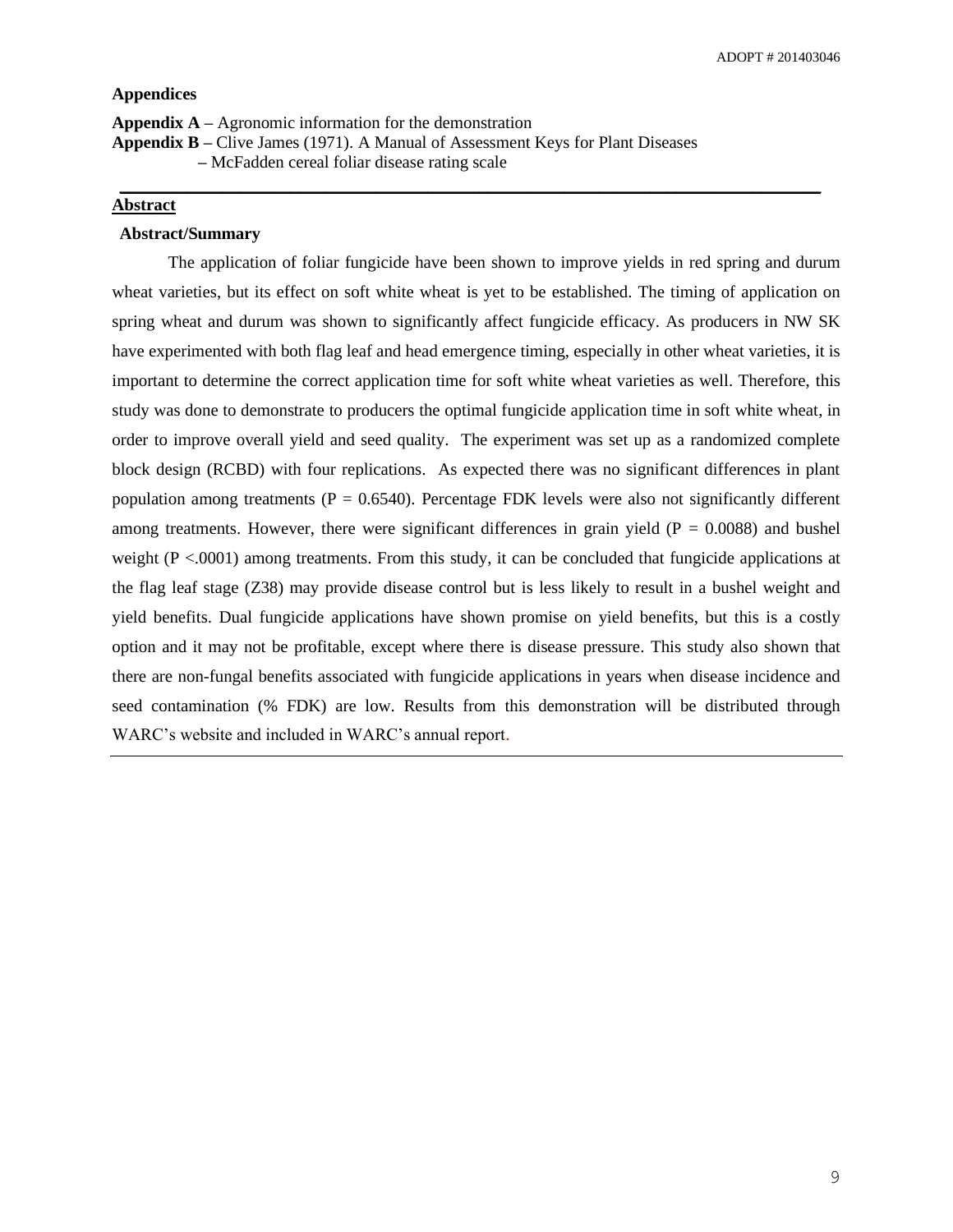# **Appendix A Agronomic information for 2015 demonstration**

|                                           | <b>Table A.1.</b> Agronomic information for Fungicide Application Timing to Increase Yield in Soft White |  |
|-------------------------------------------|----------------------------------------------------------------------------------------------------------|--|
| Wheat trial at Scott, Saskatchewan, 2015. |                                                                                                          |  |

| <b>Seeding Information</b>          | 2015                                                                                                                                          |
|-------------------------------------|-----------------------------------------------------------------------------------------------------------------------------------------------|
| <b>Seeder</b>                       | R-Tech Drill, 10 inch row spacing, knife openers                                                                                              |
| <b>Seeding Date</b>                 | May 11, 2015                                                                                                                                  |
| <b>Cultivar</b>                     | Soft white wheat - Sadash                                                                                                                     |
| <b>Seeding Rate</b>                 | 300 seeds $m-2$                                                                                                                               |
| <b>Stubble Type</b>                 | Canola                                                                                                                                        |
| <b>Fertilizer applied</b>           | 100 lbs N ac <sup>-1</sup> as Urea, (balanced with MAP and AS in blend)-Mid-<br>rowed<br>40 lbs $P_2O_5$ ac <sup>-1</sup> as MAP/AS with seed |
| <b>Plot Maintenance Information</b> |                                                                                                                                               |
| Pre-plant herbicide                 | Roundup $\frac{3}{4}$ L/ac + Pardner 0.4 L/ac (May 18, 2015)                                                                                  |
| In-crop herbicide                   | Buctril M $0.4$ L/ac + Axial $0.48$ L/ac (June 10, 2015)                                                                                      |
| <b>Treatment Application</b>        | Fungicides applied according to the treatments                                                                                                |
| <b>Desiccation</b>                  | Glyphosate @ 1L/ac (August 20, 2015)                                                                                                          |
| <b>Data Collection</b>              |                                                                                                                                               |
| <b>Emergence Counts</b>             | May 29, 2015                                                                                                                                  |
| <b>Harvest Date</b>                 | September 01, 2015                                                                                                                            |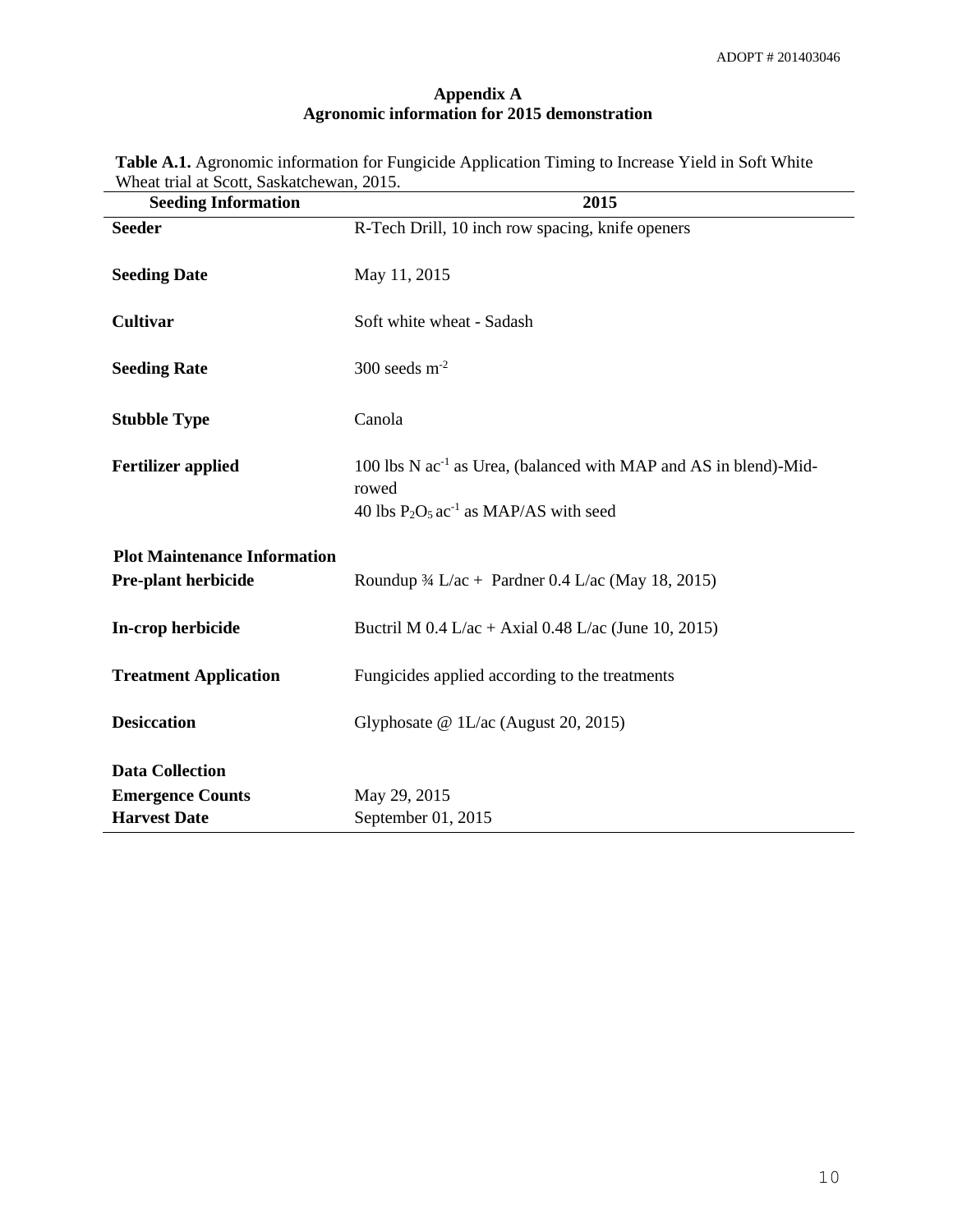# **Appendix B**



**Figure B.1. A Manual of Assessment Keys for Plant Diseases (***Clive James, 1971. A manual of assessment keys for plant diseases. APS Press (Key 1.6.10))*

# **McFadden cereal foliar disease rating scale**

**Table B.1.** McFadden, W. 1991. Etiology and epidemiology of leaf spotting diseases in winter wheat in Saskatchewan. Ph.D. thesis, University of Saskatchewan, Saskatoon, 151 pp.

| Leaf Level $0^2$ 1 2 3 4 5 6 7 8 9                                         |  |  |  |                                                        |  | 10 |  |
|----------------------------------------------------------------------------|--|--|--|--------------------------------------------------------|--|----|--|
| Upper (flag) $0 \t 0 \t 0 \t 0 \t 0 \t 0$ 0 0 0 0 0 0 2-5 6-10 11-25 26-50 |  |  |  |                                                        |  |    |  |
| Mid                                                                        |  |  |  | 0 0 0 0 0 0-1 2-5 6-10 6-10 11-25 26-50 $>50$ $>50$    |  |    |  |
| Lower                                                                      |  |  |  | 0 0-1 2-5 6-10 11-25 26-50 >50 >50 >50 >50 >50 >50 >50 |  |    |  |

<sup>z</sup> Percentage of leaf area with lesions in the upper, middle and lower leaf canopies